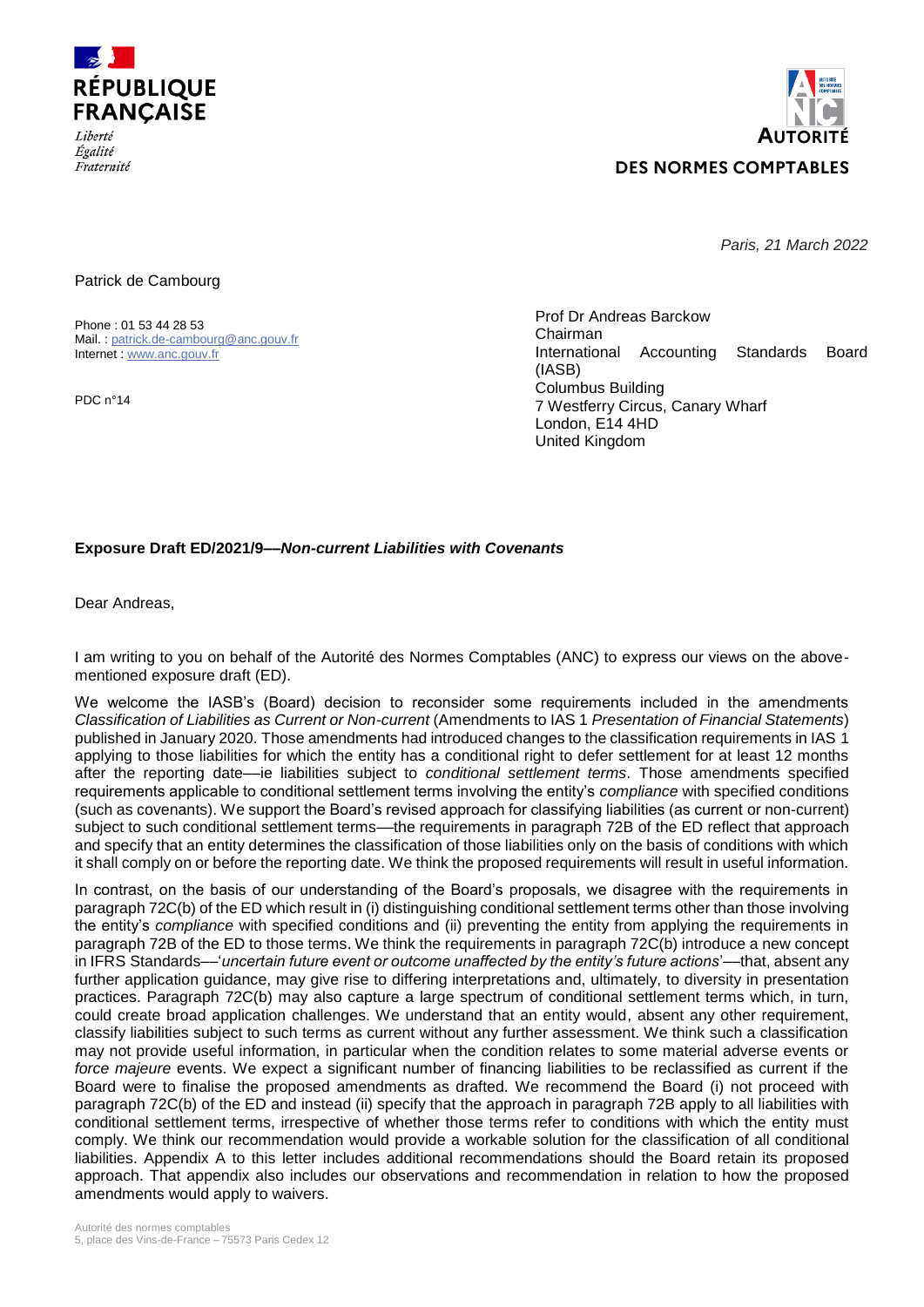We agree that the classification of a liability subject to conditional settlement terms involving the entity's compliance with specified conditions, as current or non-current, alone, does not provide sufficient information to users to fully understand the effects of the conditionality, ie the risk that the liability could become repayable within 12 months. Accordingly, we agree with the principle of requiring entities to disclose specific information in this respect. However, we do not entirely agree with the scope of the proposed disclosures objective and requirements. In our view, the proposed disclosure objective and requirements should not apply to liabilities for which there is reasonable assurance that they will not become repayable within 12 months after the reporting date. We think a more targeted approach for disclosures will deliver full information benefits for the appropriate population of affected entities while avoiding unnecessary disclosures for other entities.

As a final note, we think that the proposed classification approach for liabilities subject to conditional settlement terms involving the entity's compliance with specified conditions, together with targeted disclosures, are sufficient to provide useful information. We do not see any compelling case for requiring separate presentation of such liabilities on the statement of financial position. We instead recommend the Board consider requiring entities to disclose the carrying amount of liabilities subject to the conditions described in paragraph 72B(b) and that are classified as non-current.

Appendix A to this letter provides our detailed comments on the ED.

Should you need any further clarification, please do not hesitate to contact me.

Yours sincerely,

Patrick de Cambons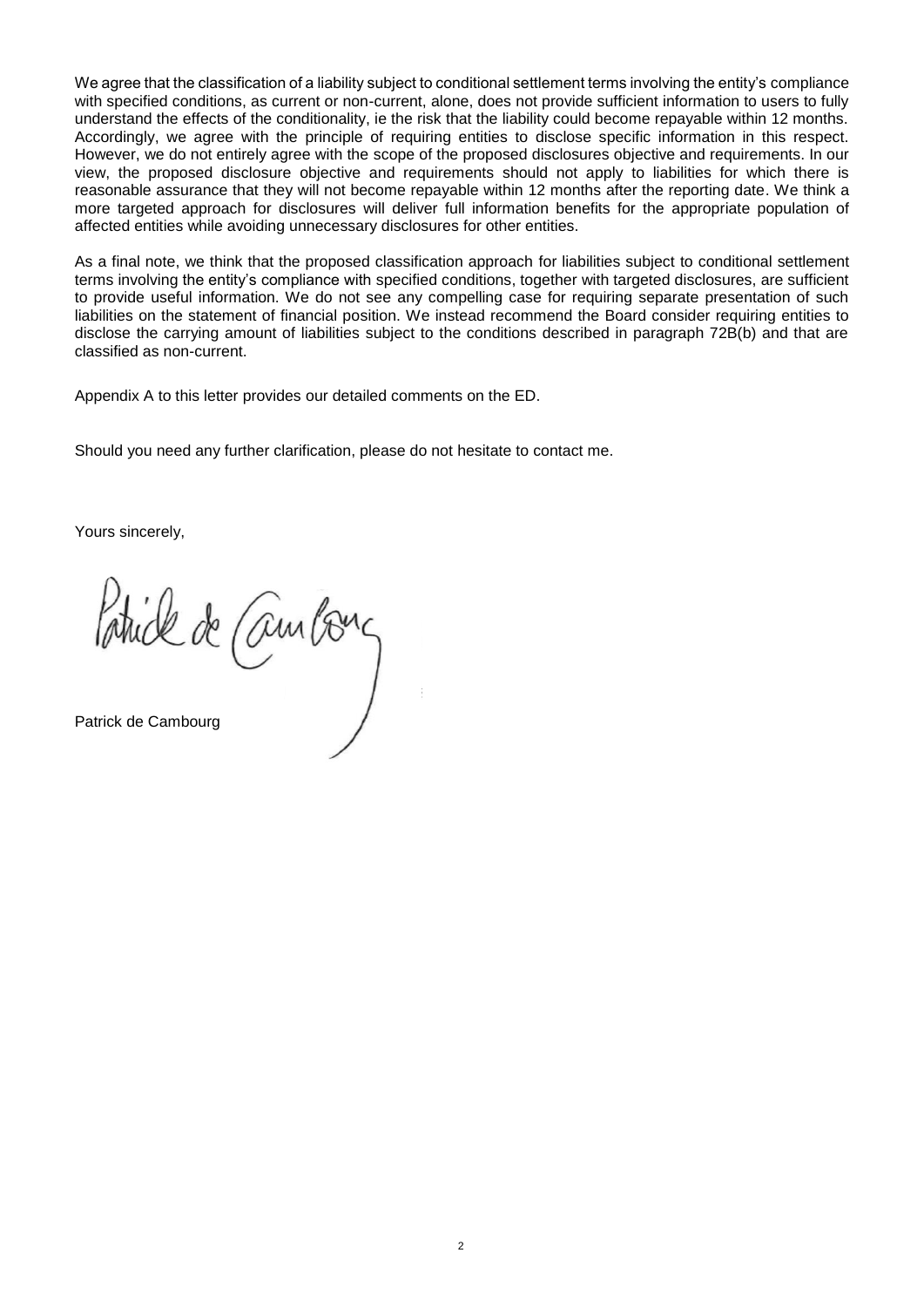# **APPENDIX A**

### **Question 1––Classification and disclosure (paragraphs 72B and 76ZA(b))**

*The Board proposes to require that, for the purposes of applying paragraph 69(d) of IAS 1, specified conditions*  with which an entity must comply within twelve months after the reporting period have no effect on whether an *entity has, at the end of the reporting period, a right to defer settlement of a liability for at least twelve months after the reporting period. Such conditions would therefore have no effect on the classification of a liability as current or non-current. Instead, when an entity classifies a liability subject to such conditions as non-current, it would be required to disclose information in the notes that enables users of financial statements to assess the risk that the liability could become repayable within twelve months, including:*

*(a) the conditions (including, for example, their nature and the date on which the entity must comply with them);*

*(b) whether the entity would have complied with the conditions based on its circumstances at the end of the reporting period; and*

*(c) whether and how the entity expects to comply with the conditions after the end of the reporting period.*

*Paragraphs BC15–BC17 and BC23–BC26 of the Basis for Conclusions explain the Board's rationale for this proposal.*

### *Do you agree with this proposal? Why or why not? If you disagree with the proposal, please explain what you suggest instead and why.*

### **Overall feedback**

We agree with the Board's proposals as set out in paragraphs 72B and 72C(a) of the ED. In contrast, we do not support the proposed requirements in paragraph 72C(b)—we think they would create implementation difficulties and would, as drafted, result in questionable classification outcomes. We recommend the Board (i) remove paragraph 72C(b) and (ii) specify that the approach in paragraphs 72B apply to all liabilities with conditional settlement terms, irrespective of whether those terms refer to conditions with which the entity must comply. We think our recommendations would provide a workable solution for the classification of all conditional liabilities.

We agree that liabilities with a conditional right, as described in paragraph 72B(b), to defer their settlement for at least 12 months after the reporting date warrant specific disclosures. However, we disagree with the proposed scope of disclosures objective and requirements--- we think the Board should narrow it down.

# **Detailed comments**

**The proposed revised classification approach for liabilities subject to conditionality**

# o **Liabilities with conditional settlement terms requiring an entity's compliance**

The proposed amendments, together with those published in 2020<sup>1</sup> (2020 Amendments), confirmed the principle in IAS 1 *Presentation of Financial Statements* that an entity classifies a liability as non-current if the entity is not required to settle that liability for 12 months or longer. Paragraph 69(d) of IAS 1 has reflected that principle over time. However, the drafting of that paragraph before the 2020 Amendments referred to an 'unconditional' right to defer settlement of a liability. The word 'unconditional' had been subject to differing interpretations and could have set a high hurdle to classify a liability as non-current.

The 2020 Amendments removed this word and proposed an approach for classifying a type of liabilities subject to conditionality, ie the liabilities whose subsequent settlement is subject to the entity *complying* with specified conditions (or liabilities with conditional settlement terms requiring the entity's compliance). Those amendments specified that the entity's right to defer settlement of such liabilities at the reporting date existed only if the entity complied with the conditions at the reporting date—including conditions due to be tested 12 months after the reporting period. In ou[r letter](http://eifrs.ifrs.org/eifrs/comment_letters/576/576_28084_VincentLouisAutoritdesnormescomptablesANC_0_2021IFRSICTADDecember2020vDEFsigned.pdf) to the IFRS Interpretations Committee dated 15 February 2021, we expressed strong reservations about this approach which effectively consisted in requiring an entity to assess compliance with conditions that were due to be tested after the end of the reporting period, on the basis of facts and circumstances

<sup>1</sup> *Classification of Liabilities as Current or Non-current* (Amendments to IAS 1) published in January 2020.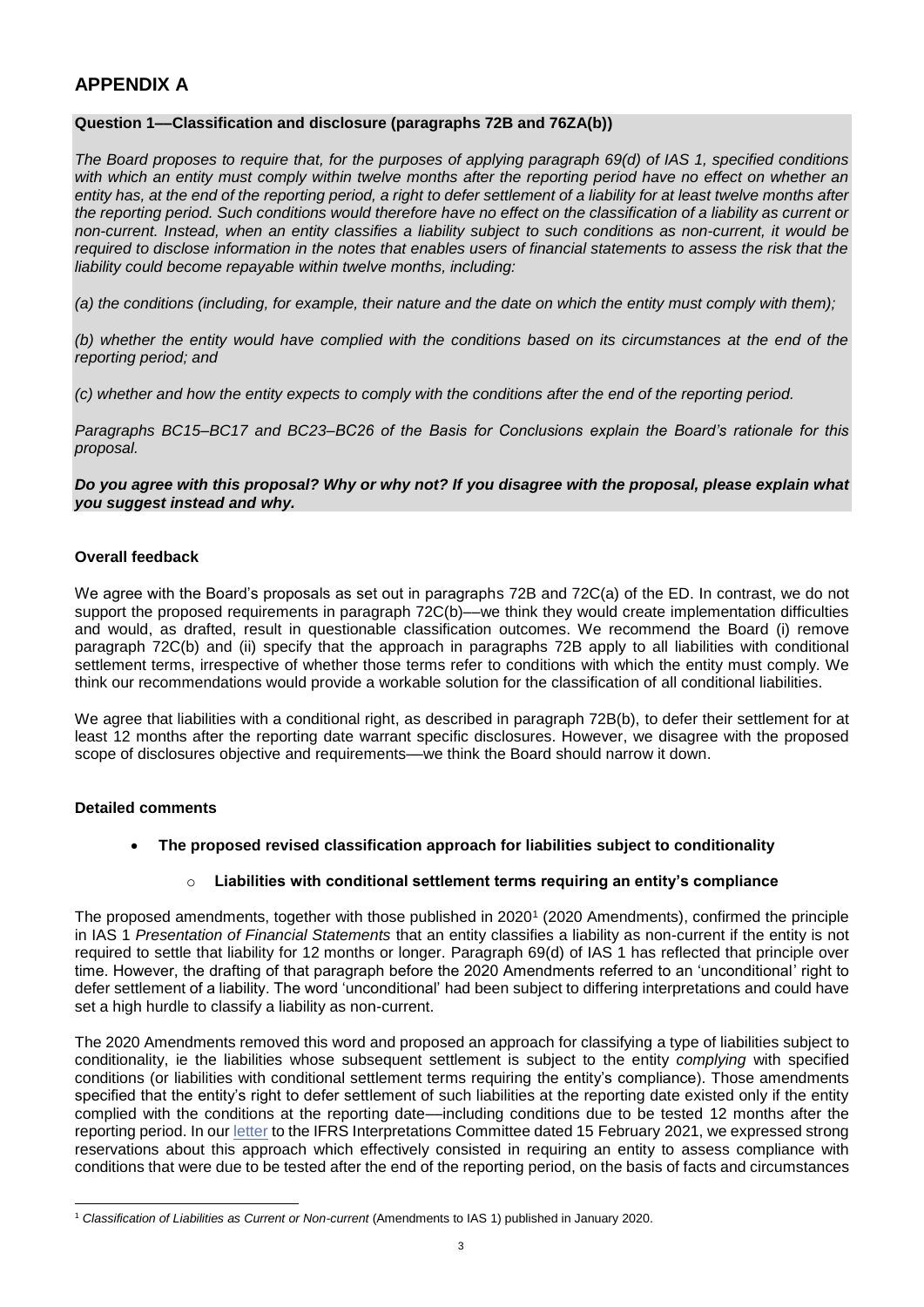existing at the end of the reporting period––ie effectively bringing forward the assessment of compliance with the specified conditions using only information available at the reporting date. We thought that determining the classification as current or non-current on the basis of that approach was unlikely to provide useful information, in particular when applied to covenants of entities with seasonal operations.

In contrast, the ED includes the Board's proposal to require an entity to determine the classification of liabilities only on the basis of conditions with which an entity shall comply on or before the reporting date––ie the entity does not consider the conditions with which it shall comply after that date. We much welcome this proposal reflected in paragraph 72B of the ED. This approach responds to the concerns we, together with many stakeholders, expressed. We think this classification approach, together with supplemental disclosures, is more likely to provide useful information.

# o **Liabilities with other conditional settlement terms**

# *How we understand the Board's proposals in paragraphs 72B and 72C*

Paragraph 72B of the ED specifies the principle whereby only conditions with which an entity must *comply* on or before the reporting date affect the classification of a liability as current or non-current––ie the classification of a liability subject to conditionality solely depends on the assessment of the conditions existing no later than the reporting date. We understand that this principle primarily aims to deal with the financial conditions ('financial covenants') that borrowing arrangements usually impose on the borrower.

However, we understand that paragraph 72C of the ED requires an entity not to apply the principle in paragraph 72B in specific circumstances. Those are the circumstances in which the event triggering the liability's repayment could occur within 12 months after the reporting date and has one of the following features:

- it is at the discretion of the counterparty or a third party (paragraph 72C(a) of the ED)—typically when the other party has the right to extinguish the entity's right to defer settlement within 12 months on demand–– or
- the entity's future actions do not affect the occurrence of the event or outcome that may extinguish the entity's right to defer settlement (paragraph 72C(b) of the ED).

In those circumstances, the entity classifies a liability as current without considering whether it has a compliance situation to assess as required in paragraph 72B. We understand that the ED does not consider those as circumstances in which the future conditions are subject to the entity's compliance because the entity is either unable to act in a manner that could determine the 'course of events' or the event triggering the condition is at another party's will.

In other words, paragraph 72C distinguishes––and indirectly specifies differing classification principles for––two types of liabilities with conditional obligations ie those:

- having a compliance nature and the classification of which would be determined on the basis of the assessment in paragraph 72B of the ED, and
- not having this nature (referred to as '*other conditional settlement terms*' in the Basis for Conclusions on the ED). We understand such liabilities would be classified, absent any other requirement, as current without any further assessment.

If our understanding were to be correct, we think the Board's approach does not clearly appear in the proposed amendments and in their Basis for Conclusions.

#### *The Board's proposals in paragraph 72C may create implementation difficulties in distinguishing liabilities with conditional terms and may result in debatable classification outcomes*

We think that an entity can clearly identify the circumstances that paragraph 72C(a) of the ED targets. We also agree that classifying the corresponding liabilities as current would provide useful information.

However, the proposed wording in paragraph 72C(b) makes the identification of the targeted circumstances difficult. We understand, at least, that those circumstances are not aligning, and are not designed to align with, those in paragraph 25 of IAS 32 *Financial Instruments: Presentation<sup>2</sup>*––accordingly, the reading and interpretation currently applicable to paragraph 25 of IAS 32 cannot be transposed here.

In our view, the words '*unaffected by the entity's future actions*' in paragraph 72C(b) introduce a new concept in

 $\overline{a}$ 

<sup>&</sup>lt;sup>2</sup> Those requirements apply to determine the classification of financial instruments (as liability or equity instruments) including contingent settlement provisions.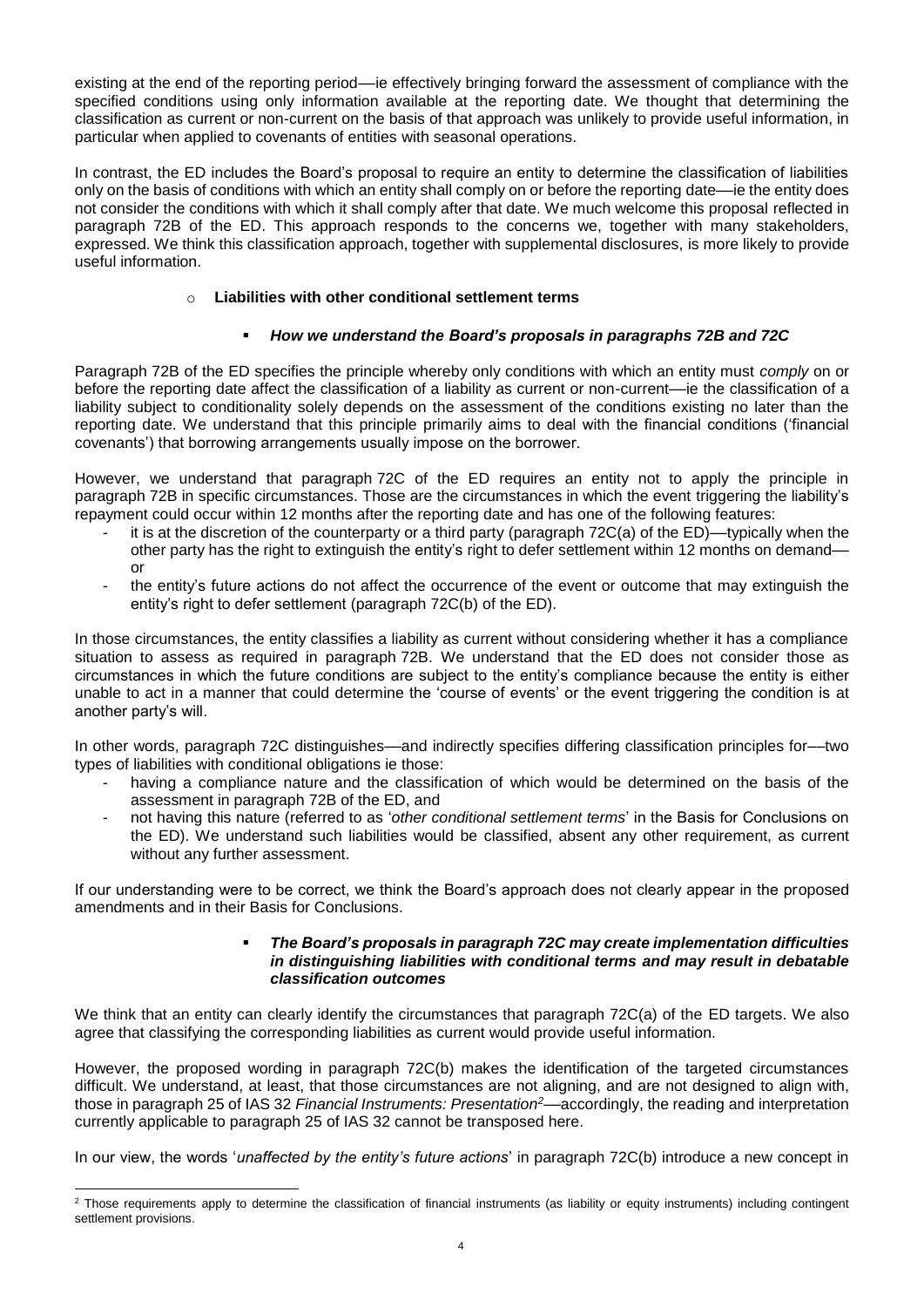the IFRS literature<sup>3</sup> and may capture a large spectrum of frequent situations in which entities have a conditional right to defer the settlement of a liability for at least twelve months after the reporting period<sup>4</sup>. Such conditional right notably exists when facilities or loan arrangements include 'events of default clauses' (or 'acceleration clauses') (excluding default arising from covenants' breach) that, if exercised, may lead to early repayment of amounts due.

We clearly see how the '*unaffected by the entity's future actions*' could work when the default event relates to the occurrence of a material acquisition or a breach of many warranties and representations. In those circumstances, the entity's decisions and actions unquestionably affect the events to which conditionality relates–– paragraph 72C(b) would not apply in those circumstances. However, the analysis may not be clear when the default event is *partly* affected or influenced by another party's will such as the outcome of a litigation or an insolvency case or the departure of key management personnel or a change of control. We note in particular that the change of control clause is frequent in loan arrangements and has not generally led entities to classify the related liabilities as current. We would have concerns if a conservative reading of the words in paragraph 72C(b) were to prevail and, ultimately, to result in presenting the affected liabilities as current.

Having assessed the words '*unaffected by the entity's future actions*' against a number of conditions, we conclude that differing interpretations may unfold about the conditions that paragraph 72C(b) captures. This, in turn, would result in diversity in presentation practices.

Additionally, we have reservations about the classification outcome that would apply to the liabilities with the conditional settlement terms as targeted in paragraph 72C(b) and thus, about the usefulness of information arising thereof. We understand an entity would classify those liabilities as current without any further assessment. We note that financing arrangements usually include conditional settlement terms, protective in nature, (i) whose likelihood of occurrence is low and (ii) linked to events whose occurrence is not substantially affected, or not affected at all, by the entity. Such terms typically include some material adverse events<sup>5</sup> (such as events not related to a contract's party) or events specified in '*force majeure* clauses' <sup>6</sup>––a liability that is repayable if, for example, a war or a general strike breaks out. In those circumstances, we understand that the existence of such conditional settlement terms would lead to the classification of the affected liabilities as current<sup>7</sup>. We think this would not be the appropriate classification and that a huge number of financing arrangements would be subject to a current classification applying the proposed approach.

Accordingly, we recommend the Board not proceed with the requirements in paragraph 72C(b) of the ED.

# *Our proposed way forward*

We think that paragraph 72C(b) as drafted does not provide any workable solution and would lead to diversity in presentation practices. Thus, we recommend the Board remove this paragraph from any final amendments.

We recommend the Board instead retain an approach consisting in:

- extending the principle set out in paragraph 72B to *all* conditional settlement terms rather than limiting this principle to conditional settlement terms in relation to situations in which the entity is in a compliance (or non-compliance) position. Consequently, the right to defer settlement of a liability beyond 12 months would exist at the reporting date if no conditional settlement term, assessed on the basis of facts and circumstances existing at that same date, would (i) require the entity to settle the liability within 12 months or (ii) give the counterparty the right to require it; and
- retaining the exception specified in paragraph 72C(a) that could be rephrased to specify that the right to defer settlement of a liability beyond 12 months does not exist when the counterparty has the enforceable right, at the reporting date, to call the liability within 12 months after that date unconditionally.

Having in mind the Board's observations in paragraphs BC18 and BC19 of the ED, we acknowledge that our proposals may address circumstances beyond those in the scope of the 2020 Amendments––ie circumstances in which the entity must or could *comply* with conditions. However, we think the Board's proposals in paragraph 72C(b) effectively result in specifying classification requirements for other types of conditional settlement terms and thus, see no alternative but to provide clarity in this respect. We also acknowledge that our proposals would introduce changes beyond those that the Board considered. Having said that, we think our

 <sup>3</sup> We note that paragraph 19 of IAS 37 *Provisions, Contingent Liabilities and Contingent Assets* already refers to an 'entity's future actions'. However, to the best of our knowledge, there is no application guidance in IFRS Standards for the notion of 'affect', that we view, as essential in the Board's proposals.

<sup>4</sup> We discuss here conditions other than 'financial covenants' to which the requirements in paragraph 72B apply.

<sup>5</sup> Specified in 'material adverse change clauses' or 'hardship clauses'.

<sup>&</sup>lt;sup>6</sup> Article 1218 of the French Civil Code states (emphasis added) that '*in contractual matters, there is force majeure when an event beyond the control of the debtor, which could not reasonably have been foreseen at the time of the conclusion of the contract and which effects cannot be avoided by appropriate measures, prevents performance of his obligation by the debtor'*.

 $^7$  Absent any further specific requirement in this respect, the principle set out in paragraph 69(d) of IAS 1 would apply.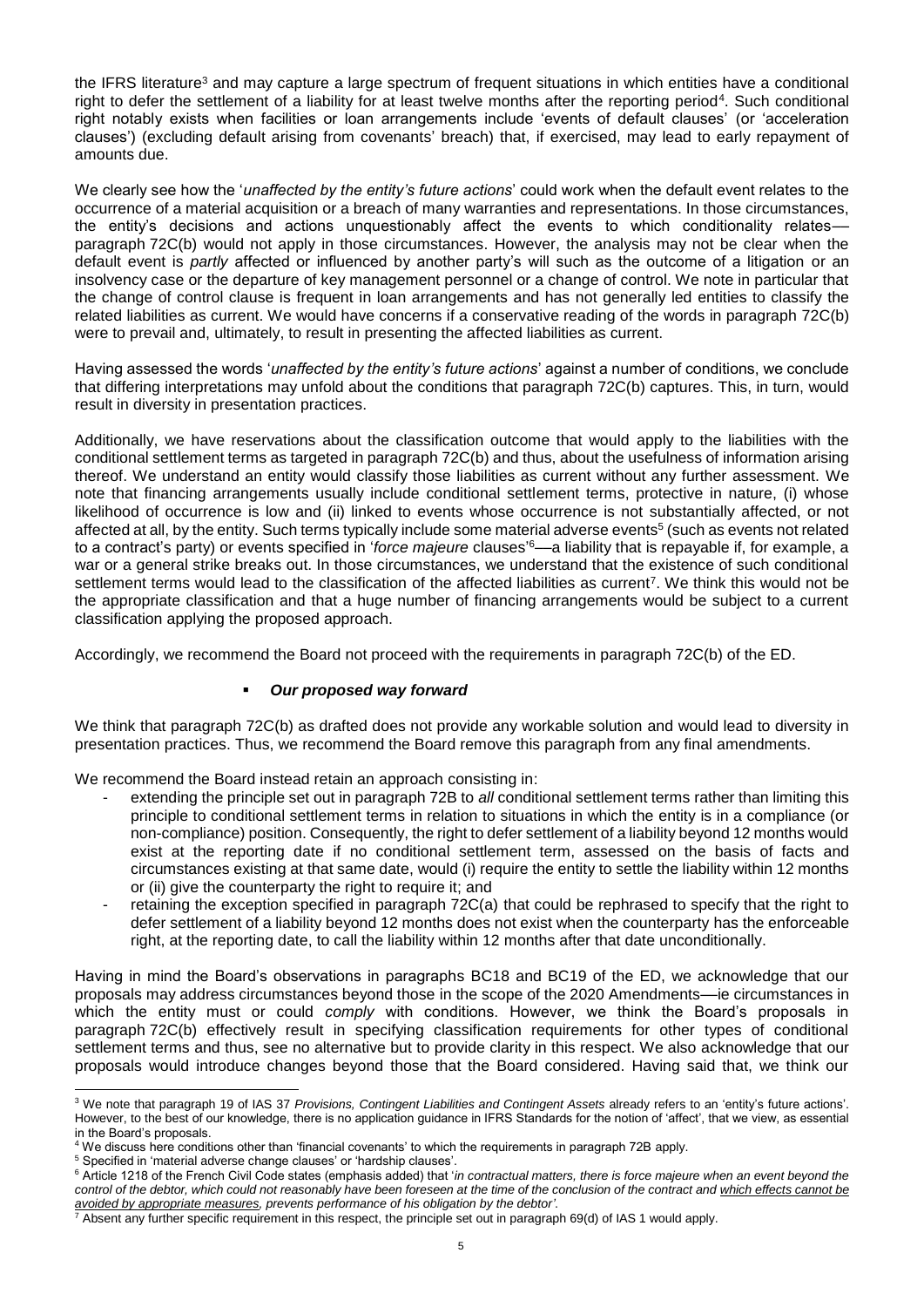proposals (i) provide a pragmatic and 'easy-to-apply' framework for classifying liabilities with conditional terms leading to a better approach for addressing consistency objective in practice and (ii) strike a better cost-benefit balance than the Board's proposals.

# *Possible way forward if the Board does not reconsider the proposed approach*

Should the Board retain its proposed approach as set out in the ED, we recommend the Board:

- clarify the wording '*unaffected by the entity's future actions*' and develop application guidance and/or illustrative examples to reach consistent application. We also recommend the Board explain how the requirements in paragraph 72C(b) would apply to some clauses frequently included in financing arrangements and that relate to events such as a change of control, a change of law, material adverse events, cross default events or the entity's rating being downgraded.
- develop further the requirements applicable to conditional settlement terms other than covenants as identified in paragraph 72C(b). Requiring a classification of the affected liabilities as current with no further analysis would not be reasonable. In particular, we think that some material adverse events or *force majeure* events should not lead the affected liabilities being classified as current liabilities.

# o **Applying the proposed amendments when the entity obtains a waiver**

A lender may waive a specific event of default either permanently or for a specific period of time:

- the borrower may obtain such a waiver *after* an event of default (let's assume here a covenant breach) occurs––in which case, the lender usually grants a period of grace giving the right to the borrower to defer the liability's settlement for a specific period of time (*Fact pattern 1*).
- the borrower may also obtain an in-substance waiver *before* any default event occurs by, for example, obtaining the test's postponement to the next covenant testing date. This is because both parties expect the event of default to occur and are not willing to formally create a default event triggering the application of other clauses in the agreement. In this specific case, the lender waives in substance a forthcoming covenant test<sup>8</sup> and instead decides to assess compliance at a later date<sup>9</sup>—the parties agree to postpone the covenant test (*Fact pattern 2*).

*In substance*, in our view, the two fact patterns above are economically similar. The entity:

- does not meet a covenant clause at the testing date initially scheduled—there is a formal covenant breach in *Fact pattern 1* whereas in *Fact pattern 2*, no formal breach occurs; and
- obtains the right to defer settlement at a later date––when the grace period expires in *Fact pattern 1*, and at the next covenant testing date at earliest in *Fact pattern 2* (in this fact pattern, there is formally no grace period).

However, an entity may reach differing conclusions with regard to the liability's classification in those two fact patterns. To illustrate this, let's assume that the entity:

- prepares its financial statements as at 31 December 2021;
- is the debtor in a loan arrangement specifying a covenant to be tested twice a year: 15 December and 15 June;
- negotiates the following conditions with the lender before 31 December 2021:
	- Fact pattern 1: there is a formal covenant breach at 15 December 2021. The entity obtains a waiver whereby the lender agrees to provide a grace period ending on 15 June 2022.
	- o *Fact pattern 2*: the entity does not test the covenant (there is no formal covenant breach) as at 31 December 2021; the next testing date is 15 June 2022 as scheduled in the initial loan arrangement.

In our view, paragraph 75 of IAS 1—that is unaffected by the proposed amendments—enables an entity to clearly determine the liability's appropriate classification in *Fact pattern 1*––ie the entity classifies the liability as noncurrent if it obtains, before the end of the reporting period, the right to defer settlement of the liability for 12 months at least after that date. Accordingly, in this fact pattern, the entity classifies the liability as current.

However, it is not clear how the entity would classify the liability in *Fact pattern 2*. We think that an entity could conclude, applying the proposed requirements in paragraph 72B, that it shall present the liability as non-current– –this is because, at the reporting date, no formal covenant breach has occurred and thus, the entity complies with the covenants that must be tested at that date.

We question whether such a discrepancy in classification outcomes is justified and would provide useful

<sup>&</sup>lt;sup>8</sup> Or may do as if the covenant test had not existed.

<sup>&</sup>lt;sup>9</sup> The parties may agree to either (i) set a new covenant test date or (ii) assess compliance at a test date that was initially scheduled in the loan arrangement.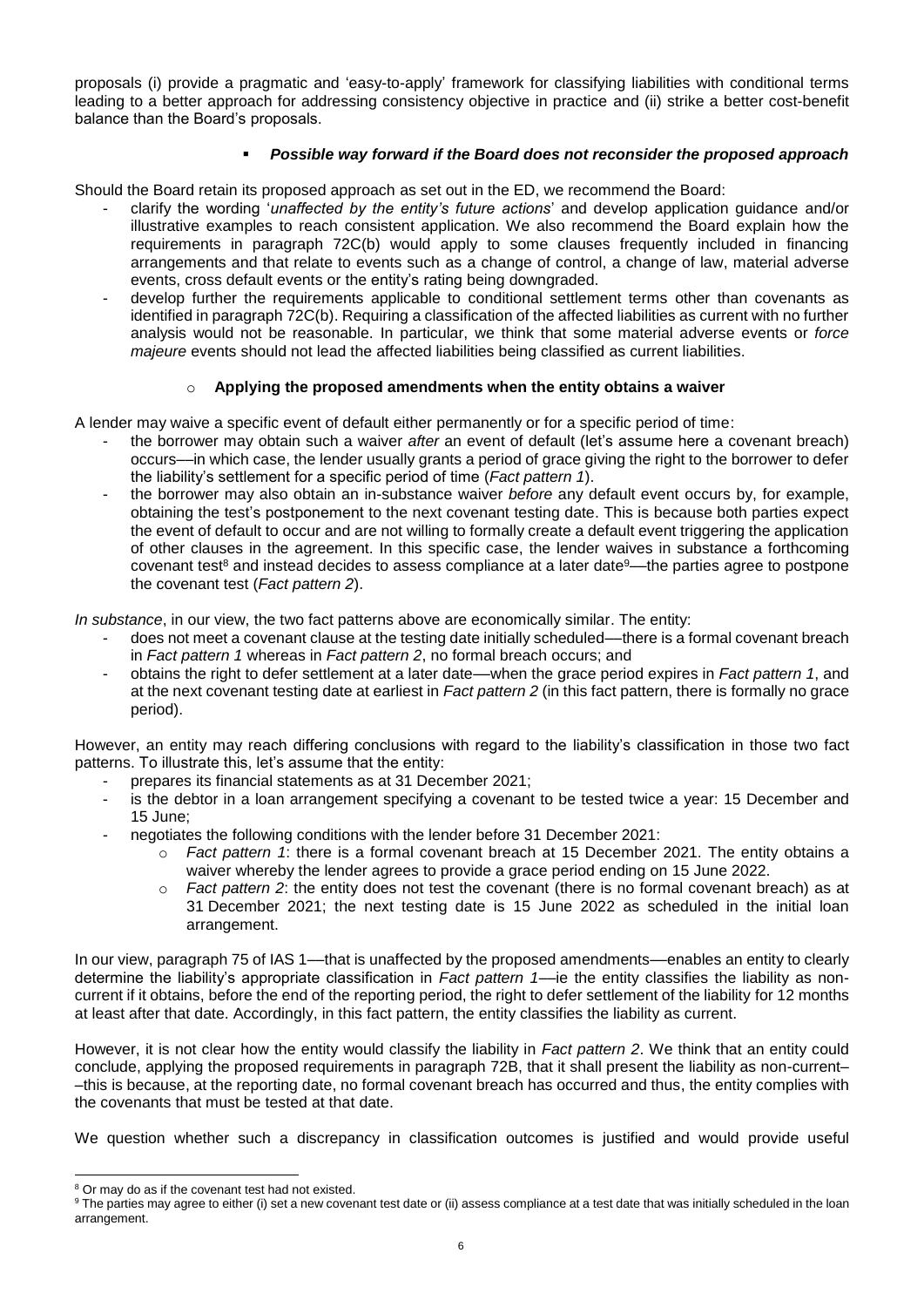### information.

In our view, the requirements in paragraphs 74 and 75 of IAS 1 were developed having in mind *Fact pattern 1* only. We acknowledge that:

- the ED does not propose to amend the requirements in paragraphs 74 and 75 of the ED. Thus, those paragraphs are not in the scope of the project the Board decided to undertake.
- the ED does not create any new issue in this respect––there has already been uncertainty as to how to classify the liability in *Fact pattern 2* applying the existing requirements in IAS 1. That being said, the Board's proposals could secure a conclusion that, we think, is counterintuitive.
- paragraph 76ZA(b)(ii) would require an entity to provide information in this respect even if the liability were to be classified as non-current––those disclosures would show that an entity would fail the covenant test to be made after the reporting date on the basis of facts and circumstances existing at the reporting date $^{\rm 10}$ .

*Fact pattern 2* is frequent in practice and may have material implications for those affected. Accordingly, we recommend the Board assess how the proposed amendments would work in *Fact pattern 2* and whether they would provide useful information in this case.

### o **Other comments**

Paragraph 72C(b) includes a reference to insurance liabilities. We appreciate the conceptual merits of referring to insurance contracts because the definition of an insurance contract in IFRS 17 *Insurance Contracts* refers to an insured event, ie an uncertain event that creates insurance risk. Such an event is typically not affected by the entity's future actions and thus, could illustrate the Board's thought in this respect. However we think any such reference may often be not relevant because many insurance entities present their assets and liabilities in order of liquidity applying paragraph 60 of IAS 1. In addition, the proposed wording may imply, for those entities presenting their assets and liabilities using the current/non-current distinction, that *all* insurance liabilities must be presented as current. Accordingly, should the Board proceed with its proposed approach, we recommend any reference to insurance liabilities be removed in any final amendment.

# **The proposed disclosure requirements**

We agree with the Board's observations in paragraphs BC9–BC11 of the ED that the classification of a liability subject to conditionality as current or non-current, alone, does not provide sufficient information to users to fully understand the effects of the conditionality, ie the risk that the liability could become repayable within 12 months. Accordingly, we agree with the principle of requiring entities to disclose specific information. However, we do not agree with the scope of the proposed disclosures objective and requirements.

We see the merits of developing disclosures requirements aiming to enable users to assess the risk that a liability could become repayable within 12 months. The proposed disclosure requirements in paragraphs 76ZA(b)(i)– 76ZA(b)(ii) would provide information specifically meeting this objective whereas the proposed disclosure requirements in paragraphs 76ZA(b)(iii) would provide information in relation to the entity's own assessment.

More specifically, we see the merits of the proposal in paragraph 76ZA(b)(i) which requires an entity to disclose information about the conditions with which an entity is required to comply. This being said, given the frequency of the affected conditional liabilities in an entity's statement of financial position, this will necessitate the use of judgement when applying the materiality principle.

We have mixed views on the Board's proposal in 76ZA(b)(ii) requiring an entity to disclose information as to whether it would have complied with the conditions based on its circumstances at the end of the reporting period. We can see this disclosure as a 'remnant' of the classification approach that was underpinning the 2020 Amendments<sup>11</sup> and on which we expressed strong reservations. We thought this approach was unlikely to provide useful information for classification purpose and now question whether it would result in useful information for disclosure purpose. Requiring entities to disclose information as to whether they comply at the reporting date with conditions that must be tested at a later date is unlikely to provide useful information when the timing for the covenants has been set to reflect the entity's specific circumstances (such as seasonal business, recovery situation, launching a new activity or a start-up phase). However, we acknowledge such a disclosure has some merits in other circumstances. For example, it may limit structuring opportunities (for example a covenant that is formally tested on 31 January N+1 whereas, in essence, the test is designed to assess the entity's risk position on 31 December N). It may also provide useful information when the entity has obtained the deferral of covenant test

  $10$  This observation holds true only if the covenants to be tested at a later date are identical to those that the parties decide not to test at the reporting date.

<sup>&</sup>lt;sup>11</sup> Paragraph BC24 confirms our view.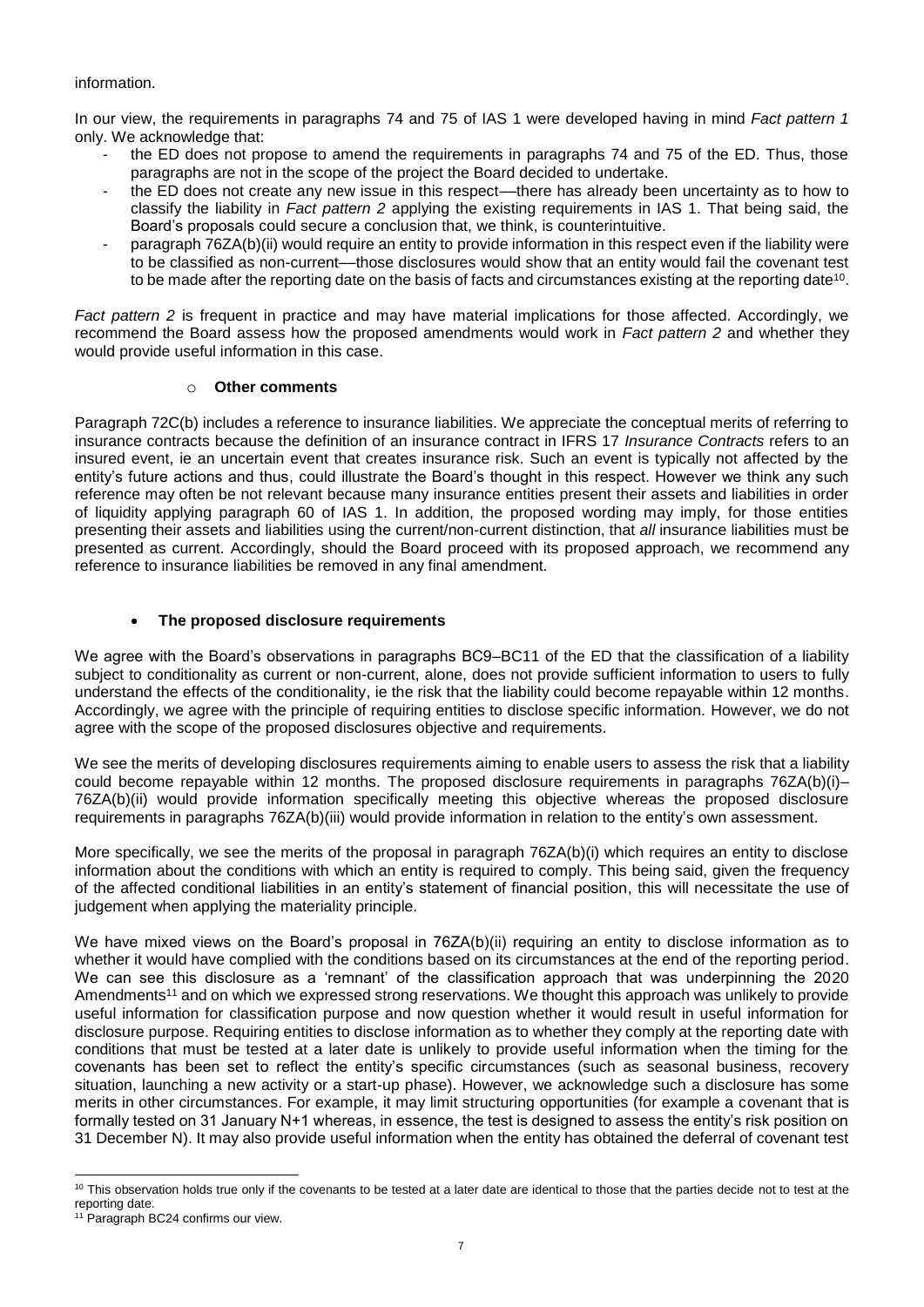after the end of the reporting period (see *Fact pattern 2* described above). On balance, we would support the proposed disclosure because we think its information benefits are higher that its costs for stakeholders.

We have reservations with the Board's proposal in paragraph 76ZA(b)(iii) that requires an entity to disclose information as to whether and how the entity expects to comply with the conditions after the end of reporting period. We first think this information is forward-looking in nature and could create legal issues for entities. Additionally, we expect an entity to make any such statement, having considered a number of assumptions and scenarios and, ultimately, having applied its judgement. A statement along the lines of the proposed disclosure is unlikely to reflect the complexity of the thought process an entity has developed. More importantly, we are not convinced there is a need for making any such assessment *in all circumstances*.

Our reservations with the proposed requirement in paragraph 76ZA(b)(iii) of the ED lead us to step back and ask whether the Board should reconsider the scope of all the proposed disclosures. Thinking this through, we are not convinced that the proposed disclosure objective and requirements in paragraph 76ZA(b) will result in useful information *in all circumstances*. In particular when there is reasonable assurance that liabilities will not become repayable within 12 months after the reporting date, an entity may end up, applying the Board's proposals, disclosing much information for no significant benefits to users. In contrast, we think the Board's proposals would be useful when there is no such assurance. Thus, we recommend the Board specify that the disclosure objective and requirements in paragraph 76ZA(b) do *not* apply to liabilities for which there is reasonable assurance<sup>12</sup> that they will *not* become repayable within 12 months after the reporting date. Narrowing the scope of the proposed disclosures to specific circumstances would also highlight the disclosure objective followed while enabling entities to leverage the disclosures they may already provide applying the requirements in IFRS 7 *Financial Instruments: Disclosures* or in IAS 1 with regard to the information on the going concern principle.

We agree that our proposed way forward would require an entity to make a preliminary assessment of whether there is reasonable assurance that a liability will not become repayable within 12 months in order to assess whether to disclose information<sup>13</sup>. Thus, the assessment of the risk that the liability could become repayable within 12 months––as targeted by the Board in paragraph 76ZA(b) of the ED––would not entirely be at users' discretion. However, we could see this as a filter to avoid that a large number of entities that do not face liquidity issues provide unnecessary information.

#### **Question 2––Presentation (paragraph 76ZA(a))**

*The Board proposes to require an entity to present separately, in its statement of financial position, liabilities classified as non-current for which the entity's right to defer settlement for at least twelve months after the reporting period is subject to compliance with specified conditions within twelve months after the reporting period.*

*Paragraphs BC21–BC22 of the Basis for Conclusions explain the Board's rationale for this proposal.*

#### *Do you agree with this proposal? Why or why not? If you disagree with the proposal, do you agree with either alternative considered by the Board (see paragraph BC22)? Please explain what you suggest instead and why.*

We disagree with the proposal to require separate presentation of liabilities subject to conditionality, as described in paragraph 72B(b) of the ED, in the statement of financial position when an entity classifies such liabilities as non-current. This is because:

- the Board's proposal contradicts the principle-based nature of IFRS Standards. We concur with the observations included in this respect in paragraph AV3 of the alternative view on ED. We agree that the principle-based nature of IFRS Standards does not prevent the Board from requiring, if need be, the separate presentation of some items. That being said, we think the 'threshold' for specifying separate presentation of items should be high in terms of information value––we expect narrow-scope amendments to IFRS Standards not to introduce changes up to that threshold. We agree with the alternative view on the ED that the proposed presentation requirement for liabilities subject to conditionality does not represent a compelling case to forgo a principle-based approach for the presentation of an entity's financial statement.
- IAS 1 includes principles for disaggregation that an entity considers when preparing its financial statements. We expect entities to apply those principles and present liabilities subject to conditionality as separate items when, based on its own facts and circumstances, such presentation provides useful information.

<sup>12</sup> Paragraph 7 of IAS 20 *Accounting for Government Grants and Disclosure of Government Assistance* already uses the notion of 'reasonable assurance' for the recognition of government grants.

<sup>&</sup>lt;sup>13</sup> Applying paragraph 122 of IAS 1, an entity may need to disclose information on how it has applied its judgement to make that assessment.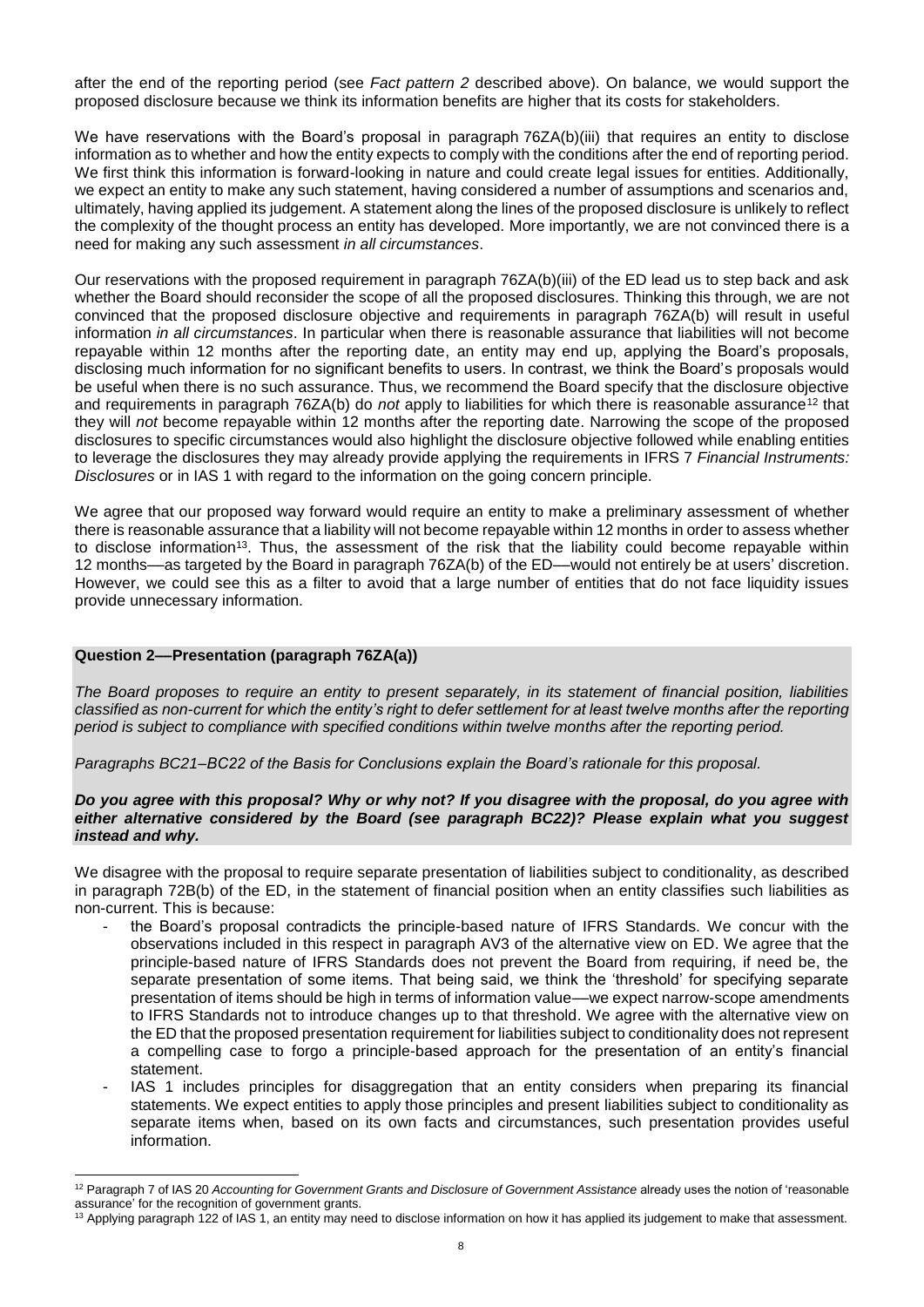the separate presentation of liabilities subject to conditionality may end up capturing a number of liabilities with differing nature. We are unsure of the information value of the resulting line item. The proposed presentation requirements in the ED are not limited to loans payable as defined in IFRS 7. They potentially apply to all liabilities an entity recognises in its statement of financial position because IAS 1 specifies presentation requirements applicable to all liabilities––unless specific IFRS Standards require otherwise. We encourage the Board to perform additional outreach before finalising any such proposal.

We appreciate the objectives (as described in paragraph BC21 of the ED) that the Board pursued when proposing the separate presentation of liabilities subject to conditionality as described in paragraph 72B(b) of the ED. However, we observe that the Board also proposed to require entities to disclose information about those liabilities. As explained in our answer to Question 1, we agree that classifying a liability as current or non-current is not, itself, sufficient to fully enlighten users about an entity's financial position––this is the role of the notes to the financial statement to complement the information given by the liabilities' classification. We think the principle of specifying disclosures for liabilities subject to conditionality in this respect is sufficient to complement the information that their classification as current or non-current on the statement of financial position provides.

Rather than finalising this proposal, we recommend the Board consider requiring entities to disclose the carrying amount of liabilities subject to the conditions described in paragraph 72B(b) and that are classified as non-current.

# **Question 3––Other aspects of the proposals**

# *The Board proposes to:*

*(a) clarify circumstances in which an entity does not have a right to defer settlement of a liability for a least twelve months after the reporting period for the purpose of applying paragraph 69(d) of IAS 1 (paragraph 72C);*

*(b) require an entity to apply the amendments retrospectively in accordance with IAS 8 Accounting Policies, Changes in Accounting Estimates and Errors, with earlier application permitted (paragraph 139V); and*

*(c) defer the effective date of the amendments to IAS 1, Classification of Liabilities as Current or Non-current, to annual reporting periods beginning on or after a date to be decided after exposure, but no earlier than 1 January 2024 (paragraph 139U).*

*Paragraph BC18-BC20 and BC30-BC32 of the Basis for Conclusions explain the Board's rationale for these proposals.*

*Do you agree with this proposal? Why or why not? If you disagree with any of the proposals, please explain what you suggest instead and why.*

#### **Paragraph 72C of the proposed amendments**

We discussed Question 3(a) in our answer to Question 1.

# **Transition method**

We support the proposal to require retrospective application for any final amendment for the reasons set out in paragraphs BC30–BC31 of the ED.

# **Date of first application**

The Board proposes to require entities to apply the 2020 amendments together with the proposed changes to those amendments as set out in the ED for annual reporting periods beginning no earlier than on or after the 1 January 2024.

We think that entities would have had almost 4 years to get prepared to the changes introduced by the 2020 Amendments (other than those developed in the ED), which, in our view, may be sufficient.